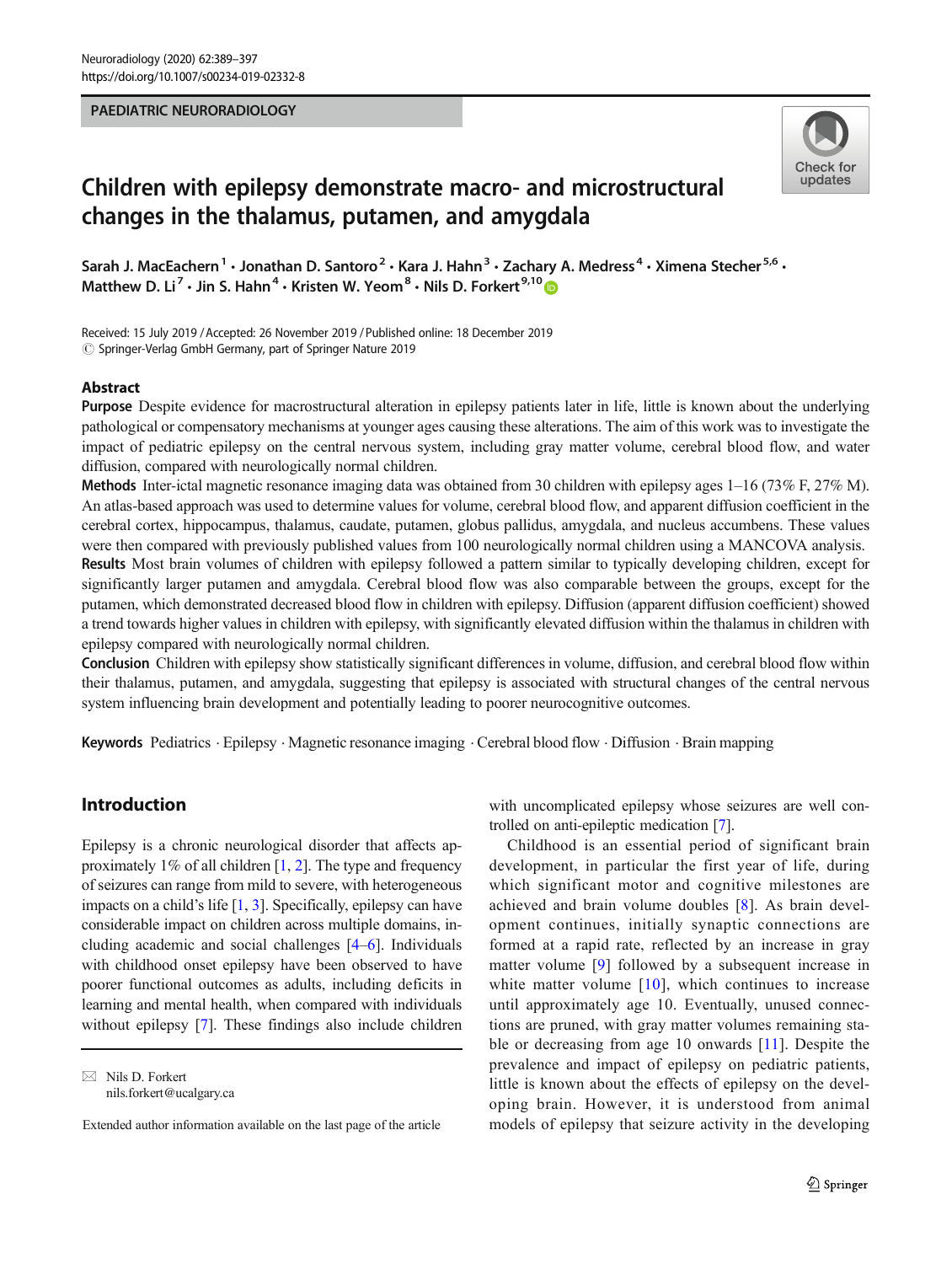brain has negative consequences for neural connectivity [[12](#page-7-0)]. Additionally, epilepsy has been shown to affect neurocognitive development, impacting cognitive perfor-mance in children [\[13](#page-7-0)].

Neuroimaging of children with epilepsy has previously revealed decreased gray and white matter volumes compared with controls, the degree of which has been correlated with cognitive outcomes [\[13,](#page-7-0) [14](#page-7-0)]. Reduced cortical thickness has also been observed in epilepsy syndromes considered to be relatively benign, such as rolandic epilepsy, although the clinical significance is poorly understood [[15](#page-7-0)]. There are also age-specific differences in seizure probability and seizure type based on the stage of brain development, which may influence the long-term consequences of seizures on neuronal structures and be-havior in the developing brain [\[16\]](#page-7-0). In adults with genetic generalized epilepsies, volume reductions have been noted in the thalamus, putamen, caudate, pallidum, and supplementary motor areas, as well as diffusely across the whole brain [[17\]](#page-7-0). Furthermore, epilepsy has been shown to affect subcortical brain volumes in adults, specifically in the thalamus and hippocampus, as well as reducing cortical gray matter thickness [[18\]](#page-7-0). Interestingly, these changes were observed across multiple types of epilepsy, suggesting that epilepsy may have a "neuroanatomical signature" [\[18\]](#page-7-0).

Despite the overwhelming evidence for macrostructural alteration in epilepsy patients later in life, evidenced by reduced regional volumes, little is known about the underlying pathological or compensatory mechanisms at younger ages causing these alterations. Previous research investigating microstructural properties in the brain of children with epilepsy is sparse with some evidence for diffusion abnormalities in the hippocampus and thalamus in children with temporal lobe epilepsy [[19\]](#page-7-0) as well as diffusion changes in the frontal lobe and putamen in children with juvenile myoclonic epilepsy [\[20\]](#page-7-0). Likewise, previous research has not investigated inter-ictal cerebral perfusion in children with epilepsy in detail so far, despite some evidence for altered macrovascular blood flow [\[21\]](#page-7-0).

Microstructural and cerebral perfusion changes are typically considered to precede macrostructural effects [\[22,](#page-7-0) [23](#page-7-0)] and might, therefore, shed light on the effects of pediatric epilepsy on neurodevelopment manifesting as macrostructural changes later in life. Thus, the aim of this study was to investigate the presence of macro- and microstructural alterations as well as cerebral perfusion changes in the brain of children with epilepsy compared with neurologically normal children. Additionally, we sought to examine similar changes between localizationrelated epilepsy and generalized epilepsy in subgroup analyses.

## Material and methods

#### Patient identification

Patients treated for epilepsy at the Lucile Packard Children's Hospital (Stanford, CA) from May 2006 to October 2017 were retrospectively reviewed after approval by the institutional review board (IRB protocol 28,674). All study protocols and procedures were conducted in compliance with the Declaration of Helsinki. As this was a retrospective review, the IRB waived the requirement of informed consent.

Patients were retrospectively identified using ICD-9 and ICD-10 codes containing the terms "epilepsy" or "seizure." Once identified, all patients had to meet the most recent International League Against Epilepsy (ILAE) criteria for a diagnosis of epilepsy [[24](#page-7-0)]. For ease of evaluation, all patients were classified according to "basic" ILAE criteria as having focal onset epilepsy (with or without alterations in awareness), generalized epilepsy, motor onset epilepsy, or unknown epilepsy.

Following the classification of the epilepsy type, additional inclusion criteria were applied and included: acquisition of arterial spin labeling (ASL) perfusion magnetic resonance imaging (MRI) and diffusionweighted MRI (DWI) at 3T (standard protocol), and age less than 18 years at the time of neuroimaging. Patients could be on anticonvulsant therapy at the time of imaging although were not required to be. Exclusion criteria included inadequate data or image registration quality, history of prematurity (defined as gestational age < 36 weeks at birth), evidence for underlying cardiac or pulmonary disease, hemorrhage, vascular lesions (aneurysms, AVMs, fistulas, or steno occlusive disease), or prior strokes given their potential impact on cerebral blood flow (CBF) and diffusion. Patients with known cortical malformations or cerebral dysgenesis were excluded from this study and the MRI was read as negative in all cases in the patient group, including any hippocampal signal abnormality or morphologic changes that would indicate the presence of hippocampal sclerosis.

The control group consisted of children without known neurological, neurocognitive, developmental, or behavioral deficits, and had normal-appearing brain on MRI. Children that are part of the control group underwent MR imaging as a standard of care for several reasons, such as syncope, nausea, family history of aneurysm or cancers, scalp nevus, isolated facial lesions, orbital strabismus, cholesteatoma of the ear, isolated headaches, sinus disease or inflammatory nasal obstruction, and familial short stature. This control group population has been previously described in more detail [\[11](#page-7-0)].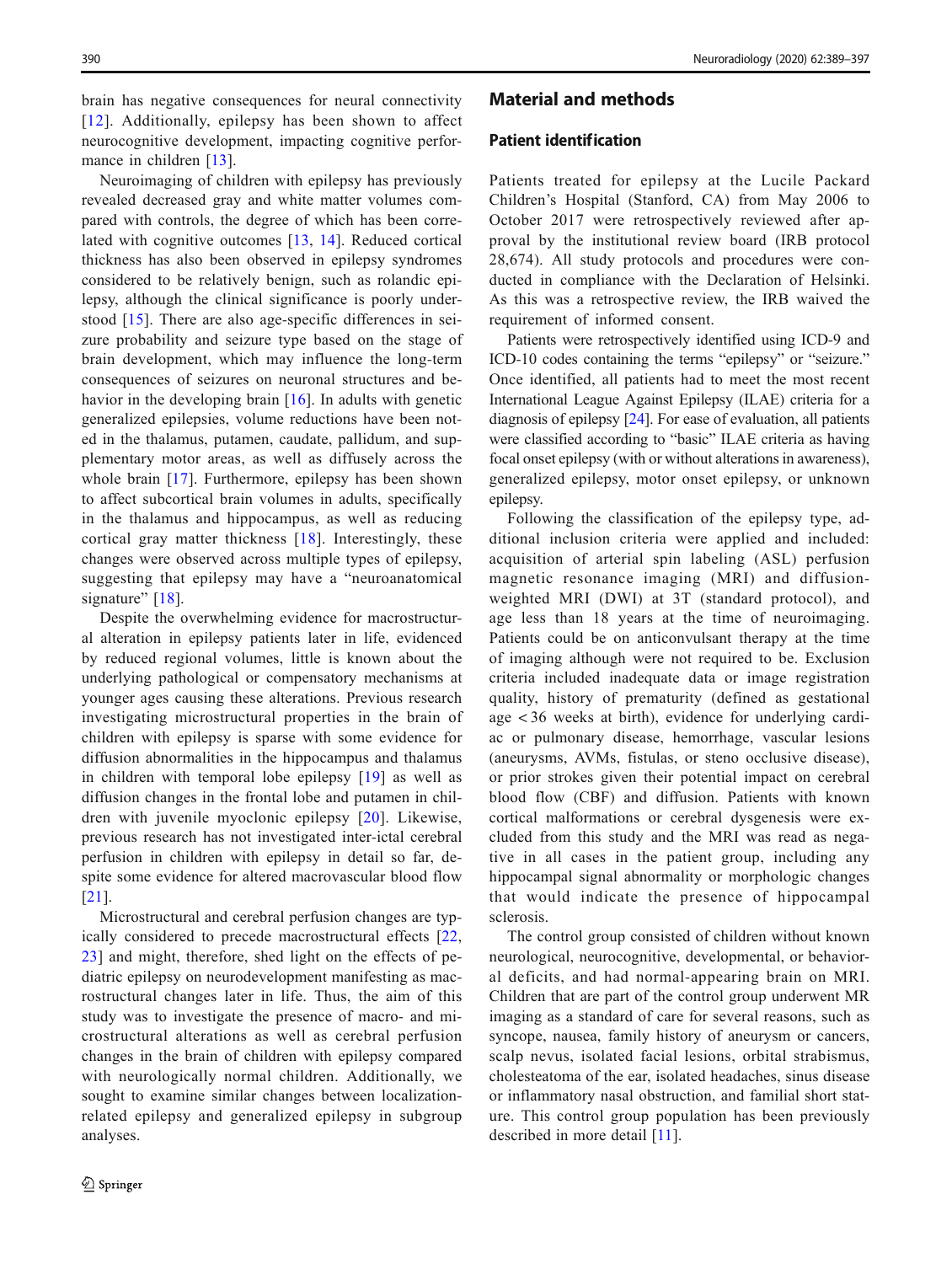#### EEG

Once the patient cohort was identified, EEG findings containing any of the following phrases were collected for review: diffuse slowing, focal slowing, focal amplitude decrease, epileptiform activity, electrographic seizure, frequent seizure, periodic epileptiform discharge, pseudo-periodic epileptiform discharge, stimulus-induced rhythmic periodic ictal or interictal discharge, rhythmic delta, evolving rhythmic discharge, or breach rhythm. All EEGs were reviewed by board-certified pediatric neurologists with fellowship level experience in epilepsy or neurophysiology and certified by the American Board of Clinical Neurophysiology.

#### MR imaging

MR imaging was performed in all cases using a 3T Discovery 750 scanner (GE Healthcare, Milwaukee, Wisconsin) in all subjects, including the inter-ictal epilepsy and control groups, with an eight-channel head coil. Among others, an ASL MRI and DWI dataset was acquired in all subjects using identical scanning parameters.

Whole-brain ASL datasets were acquired in all cases using the method described by Dai et al. [[25](#page-7-0)] applying a pseudocontinuous labeling period of 1525 ms, 1500 ms post-label delay, 4632 ms repetition time (TR), 10.5 ms echo time (TE), and 111° flip angle with an in-plane resolution of  $3.0 \times 3.0$  mm<sup>2</sup> and slice thickness of 4.0 mm. Quantitative CBF datasets were generated based on the acquired ASL datasets using the microsphere methodology described by Buxton et al. [\[26\]](#page-7-0).

DWI datasets were acquired using  $TR = 1500$  ms,  $TE =$ 37 ms, flip angle 90°,  $FOV = 24 \times 24$  cm, with an in-plane resolution of  $0.94 \times 0.94$  mm<sup>2</sup> and slice thickness of 4.0 mm. Two diffusion weightings of  $b = 0$  s/mm<sup>2</sup> and  $b =$ 1000 s/mm2 were acquired, with diffusion gradients applied in three directions averaged for the latter. The imaging parameters are described in more detail in Li et al. [\[27\]](#page-8-0).

#### Image processing

Extraction of quantitative volumetric, diffusion, and perfusion measurements was performed using an in-house developed pipeline previously described in Forkert et al. [\[11](#page-7-0)]. Briefly described, rigid registration was performed to align the ASL cerebral blood flow and  $b =$ 1000 s/mm<sup>2</sup> DWI datasets with the corresponding T2 weighted DWI dataset  $(b=0 \text{ s/mm}^2)$ . The registered DWI datasets (to correct for potential patient motion) were then used to calculate each individual apparent diffusion coefficient (ADC) map making use of the Stejskal-Tanner equation [\[28](#page-8-0)]. In the next step, non-

linear registration was used to align the MNI brain atlas [[29](#page-8-0)] with each T2-weighted DWI dataset, which was then used to transform the Harvard-Oxford subcortical atlas brain regions to the patient space according to the non-linear transformation. Two experienced observers (SM, NF) visually checked all registration results to ensure suitable data and registration quality. The registered atlas brain regions were used for volumetric analysis as well as extraction of median ADC and CBF values for each subject within the whole cerebral cortex (gray matter), cerebral hippocampus, thalamus, caudate, putamen, globus pallidus, amygdala, and nucleus accumbens.

#### Statistical analysis

Quantile local piecewise regression analysis (LOESS) de-scribed by Sakov et al [[30\]](#page-8-0) was used to generate plots with the age-related 5th, 10th, 25th, 50th, 75th, 90th, and 95th quantile curves extracted from the neurologically normal control group individually for each brain structure and for the three parameters (volume, median ADC, and median CBF) along with the corresponding data points extracted from the children with epilepsy. The plots were generated using the R statistical software package of The R Foundation of Statistical Computing [\(www.r-project.org,](http://www.r-project.org) version 3.2.2).

Additionally, multivariate analysis of covariance (MANCOVA) was used for group comparison of the neurologically normal children and pediatric epilepsy patients using the volumetric, median ADC, and median CBF values as dependent variables, age and sex as covariates, and the class (control vs. epilepsy) as the fixed factor. Pairwise comparisons of the dependent variables with Bonferroni correction ( $n = 24$  - volume, ADC, and CBF for the eight structures: cerebral cortex, cerebral hippocampus, thalamus, caudate, putamen, globus pallidus, amygdala, and nucleus accumbens) were performed post hoc to identify significant parameters.

The same MANCOVA setup was used to compare children with localized and generalized epilepsy as well as for a comparison of children with focal EEG signal vs. other epilepsy forms (negative EEG, generalized epilepsy, and multi-focal EEG signs). Pairwise comparisons of the dependent variables with Bonferroni correction  $(n = 24$  variables) were also applied in these cases. No correction for multiple testing across the three models  $(n=3)$  was applied because the second and third MANCOVA analyses were conducted only as an exploratory analysis given the smaller sample sizes. IBM SPSS Statistics (Version 22.0, IBM, Armonk, NY) was used for MANCOVA statistical analyses. A  $p$  value < 0.05 was considered significant.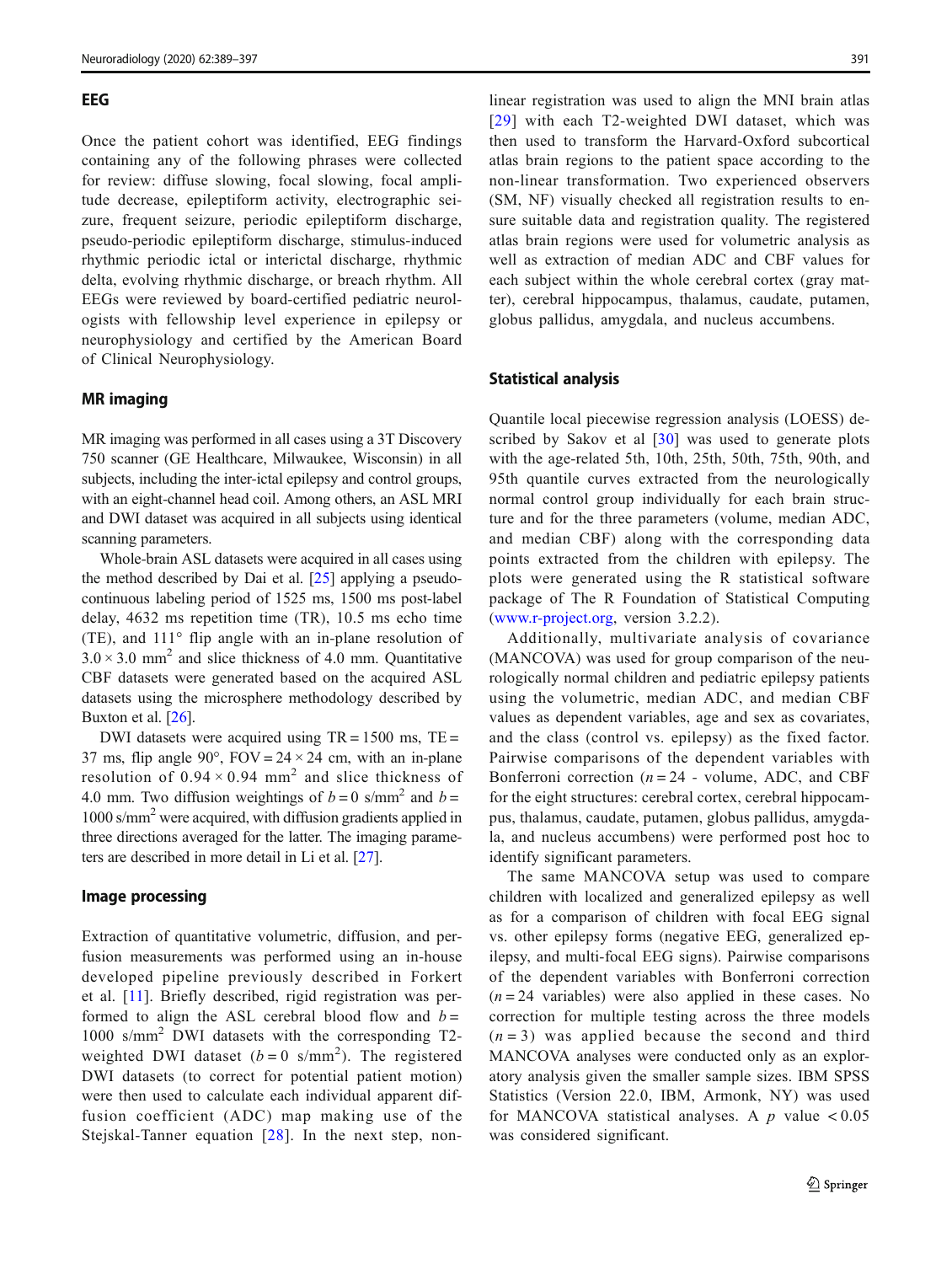# **Results**

## Cohort demographics

Thirty-seven datasets of pediatric patients with epilepsy matching the inclusion criteria were retrospectively identified. Seven patient datasets had to be excluded due to inadequate data or image registration quality. Thus, a total of 30 children with epilepsy (mean age 7.7 years, range 1 to 16 years) and 100 neurologically normal children without epilepsy (mean age 8.2 years, range 0 to 17 years) were included in this study. In the epilepsy group,  $73\%$  ( $n = 22/30$ ) were female and  $27\%$  $(n = 8/30)$  were male, and in the control group, 61%  $(n = 61/30)$ 100) were female and 39%  $(n = 39/100)$  were male. Of the children with epilepsy,  $27\%$  ( $n = 8/30$ ) were diagnosed with generalized epilepsy and 73%  $(n = 22/30)$  were diagnosed with focal epilepsy based on EEG findings and clinical history. No patients with motor or unknown types of epilepsy met inclusion criteria in this study. All patients in the epilepsy group were on treatment at the time of imaging, and all patients have been seizure free for > 3 months at the time of imaging although many went on later to experience additional seizures. Further data on inter-ictal EEG, seizure semiology, and neurologic status is compiled in Table 1.

### Neuroimaging differences in children with epilepsy vs. neurologically normal children

Figure [1](#page-4-0) shows the normal distribution plots for three selected brain structures and all three parameters (volume, diffusion, perfusion) generated based on the data from the control group as well as the corresponding data points extracted from the children with epilepsy. A more detailed figure showing the graphs for all parameters and brain regions can be found in the Electronic Supplementary Material.

Overall, the graphs suggest that children with epilepsy have similar brain volumes compared with neurologically normal children. Likewise, the perfusion measurements are similar to those found in the control group. However, the plots indicate slightly reduced cerebral blood flow values in the putamen in children with epilepsy compared with the control children. In contrast to these findings, median ADC values seem to be generally elevated in children with epilepsy in all brain structures analyzed, with the most pronounced differences in the thalamus.

The results of the statistical analysis of the quantitative parameters generally support the qualitative findings based on the plots. More precisely, the MANCOVA analysis using the volume and median ADC and CBF values in the different brain structures analyzed as dependent variables, age and sex as covariates, and the class as a fixed factor revealed a statistically significant difference between children with epilepsy and neurologically normal children  $(p = 0.001)$ . Pairwise

#### Table 1 Demographic, epilepsy, and neurophysiology data

| Demographics $(n = 30)$                                 |           |
|---------------------------------------------------------|-----------|
| Male                                                    | 8(27%)    |
| Female                                                  | 22 (73%)  |
| Mean age at diagnosis                                   | 7.7 years |
| Seizure semiology                                       |           |
| Generalized                                             | 8(27%)    |
| Focal                                                   | 12 (40%)  |
| Focal with secondary generalization                     | 10(33%)   |
| Multiple                                                | 1(3%)     |
| Epilepsy classification and syndromes                   |           |
| Generalized epilepsy                                    | 8(27%)    |
| Localization related                                    | 22 (73%)  |
| Panayiotopoulos syndrome                                | 1(3%)     |
| Autosomal dominant frontal lobe epilepsy                | 1(3%)     |
| Benign rolandic epilepsy                                | 1(3%)     |
| Generalized febrile epilepsy with febrile seizures plus | 1(3%)     |
| Landau-Kleffner syndrome                                | 1(3%)     |
| Seizure frequency (at the time of imaging)              |           |
| <2 seizures per month                                   | 6(20%)    |
| 2-4 seizures per month                                  | 14 (47%)  |
| 4–15 seizures per month                                 | 7(23%)    |
| $>15$ seizures per month                                | $3(10\%)$ |
| Anti-epileptic regimens                                 |           |
| Levetiracetam                                           | 5(17%)    |
| Oxcarbazepine/carbamazepine                             | 16 (53%)  |
| Valproic acid                                           | 2(7%)     |
| Two medications                                         | 5(17%)    |
| Three or more medications                               | 2(7%)     |
| Neurologic examination                                  |           |
| Normal                                                  | 25 (84%)  |
| Unilateral hemiparesis                                  | 2(7%)     |
| Hypertonia (diffuse)                                    | 1(3%)     |
| Hypotonia (diffuse)                                     | 1(3%)     |
| Tremor (unilateral)                                     | 1(3%)     |
| Electroencephalogram findings                           |           |
| Normal                                                  | 7(23%)    |
| Diffuse (generalized) slowing                           | 6(20%)    |
| Focal slowing                                           | $9(30\%)$ |
| Diffuse (generalized) spikes/sharps                     | 5(17%)    |
| Focal spikes/sharps                                     | 17 (57%)  |

comparisons revealed Bonferroni-corrected significant differences between the groups for the putamen volume ( $p = 0.037$ ), the amygdala volume ( $p = 0.045$ ), the median ADC in the thalamus ( $p < 0.001$ ), and CBF in the putamen ( $p = 0.027$ ). More precisely, children with epilepsy showed increased sex- and age-adjusted (96.5 months) volumes of the putamen  $(4.69 \pm 0.08 \text{ ml vs. } 4.48 \pm 0.05 \text{ ml})$  and amygdala  $(1.6 \pm 1.6 \text{ m})$ 0.03 ml vs.  $1.53 \pm 0.02$  ml) compared with the neurologically normal children. The age-adjusted (96.5 months) mean ADC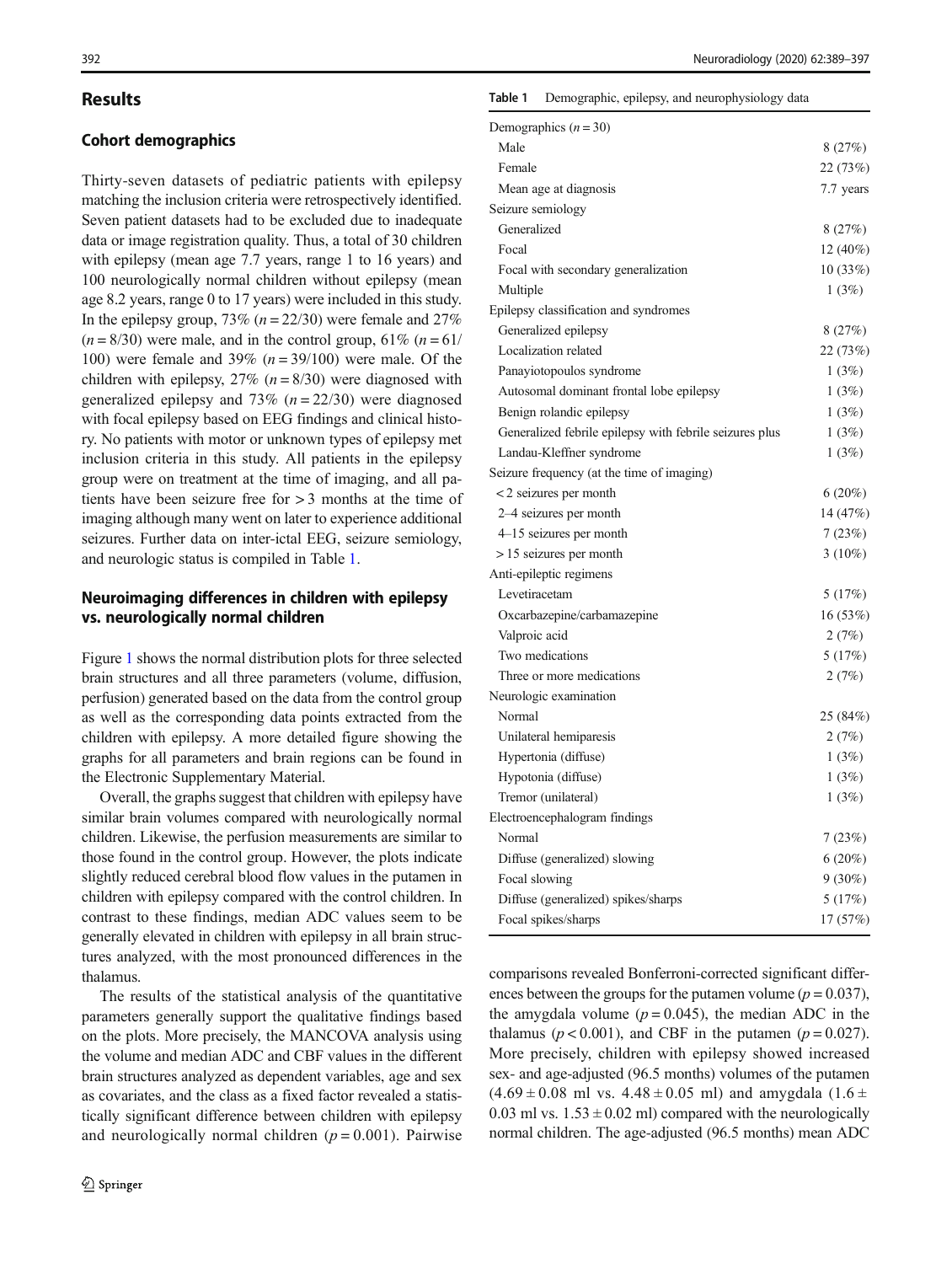<span id="page-4-0"></span>

Fig. 1 Visualization of the plots generated using local piecewise regression analysis for normal control children (black circles) with corresponding 5, 10, 25, 50, 75, 90, and 95% centile curves, and patients with epilepsy (black squares) for three selected brain regions

value in the thalamus with  $830.0 \times 10^{-6}$  mm<sup>2</sup>/s (standard error  $\pm 3.9 \times 10^{-6}$  mm<sup>2</sup>/s) in children with epilepsy was significantly higher compared with  $812.7 \times 10^{-6}$  mm<sup>2</sup>/s ( $\pm 2.2 \times$ 10−<sup>6</sup> mm2 /s) in the control cohort. With respect to the CBF in the putamen, children with epilepsy were found to have a significantly decreased blood flow compared with the control group  $(50.0 \pm 1.7 \text{ vs. } 54.3 \pm 0.9 \text{ mL}/100 \text{ g/min})$ . None of the other parameters investigated in this study was found to differ significantly between the groups in pairwise comparisons  $(p > 0.05)$ .

## Subgroup analysis: localization-related vs. generalized epilepsy

The MANCOVA analysis using the volume and median ADC and CBF values of the different brain structures analyzed as dependent variables, age and sex as covariates, and the epilepsy type as a fixed factor revealed no statistically significant difference between children with generalized and localized epilepsy ( $p = 0.162$ ). Despite the small sample size of children with generalized epilepsy  $(n = 8)$ , pairwise comparisons were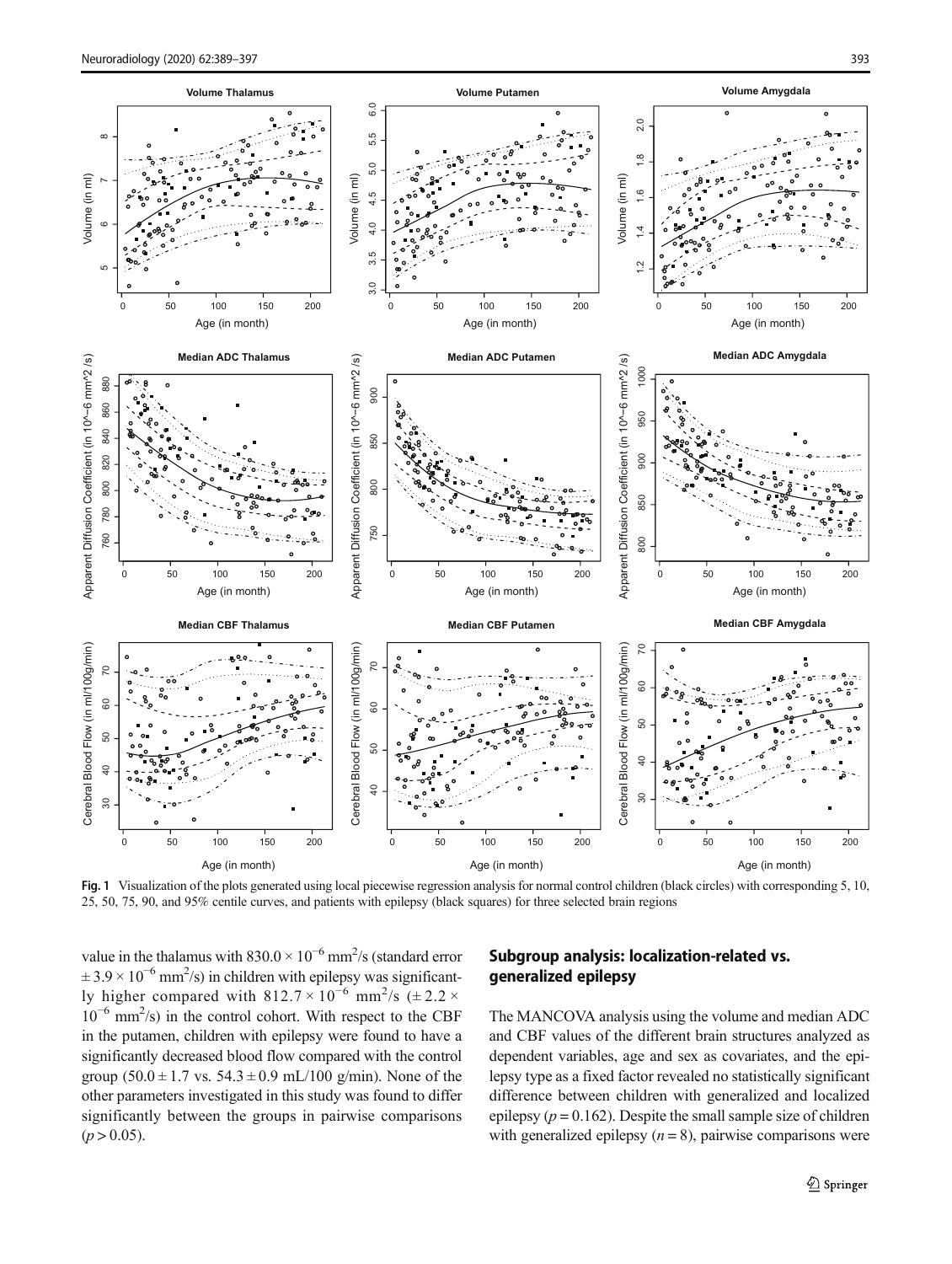performed, even though multivariate statistics did not reveal a significant difference, in order to generate hypotheses for future studies. This pairwise analysis revealed significantly decreased ADC values in the hippocampus (generalized: 915.4  $\pm 12.6 \times 10^{-6}$  mm<sup>2</sup>/s; localized: 956.2  $\pm 7.6 \times 10^{-6}$  mm<sup>2</sup>/s;  $p = 0.012$ ) in children with generalized epilepsy compared with children with localized epilepsy. No significant differences were found for any other parameter tested.

The MANCOVA analysis using the volume and median ADC and CBF values of the different brain structures analyzed as dependent variables, age and sex as covariates, and the seizure type as a fixed factor also revealed no statistically significant difference  $(p = 0.053)$  between pediatric epilepsy patients with focal EEG signal  $(n = 17)$  and other epilepsy forms (negative EEG, generalized epilepsy, and multi-focal EEG signs;  $n = 13$ ). None of the parameters investigated reached statistical significance in subsequent pairwise statistical analysis comparing the two groups.

# **Discussion**

The results of this study suggest that children with epilepsy exhibit inter-ictal macro- and microstructural and cerebral perfusion changes in the thalamus, putamen, and amygdala when compared with children without epilepsy.

The most striking and highly significant finding in this study is the elevated ADC values in the thalamus, which indicates dramatic microstructural changes in this critical area of the brain  $\left[31-35\right]$  $\left[31-35\right]$  $\left[31-35\right]$ . The thalamus is a central communication hub for normal and abnormal electrical impulses within the brain and is essential in cortical functioning and network relay, and as such, is critical for seizure control [\[36](#page-8-0), [37](#page-8-0)]. This brain region has been described to be dysfunctional in generalized epilepsy syndromes where generalized spike wave discharges are started in synchrony and is commonly implicated as a pathologic region in childhood absence epilepsies [[38](#page-8-0)–[40](#page-8-0)]. However, studies focusing on focal seizures and other types of genetic epilepsies have also found that the thalamus is a key player spreading seizure activity, leading to the secondary generalization of seizures as well as alterations in consciousness during seizure events [\[41,](#page-8-0) [42\]](#page-8-0). The multiple roles of the thalamus in cortical networks and its interface with most areas of the central nervous system might make it especially vulnerable to microstructural changes from excessive activation/excitability. Early and chronic injury to this region is hypothesized to be the initial step in macrostructural changes later in life, as previously described in volumetric studies in adult epilepsy patients [\[18\]](#page-7-0). However, it should be noted that altered imaging parameters found could also reflect compensatory effects or an epiphenomenon rather than pathologic findings. The significantly decreased ADC values in the hippocampus in children with generalized epilepsy compared with children

with localized epilepsy are also an interesting finding. The hippocampus is known to be an epileptogenic focus, which can become sclerotic with chronic and refractory epilepsy, which further potentiates seizures from this region [\[18](#page-7-0)]. Furthermore, this may be interrelated to the patient's longterm neurocognitive issues later in life [\[43\]](#page-8-0).

Furthermore, the putamen was not only found to be larger in children with epilepsy compared with controls but also associated with a significantly reduced perfusion. The clinical significance of this finding is unclear although it could suggest early-stage macro- and microstructural changes to this area, which has been noted by others, specifically in juvenile myoclonic epilepsy [[20](#page-7-0)]. Similar to the thalamus, the putamen is a highly interconnected structure involved in the regulation and execution of movement and cognition [[44\]](#page-8-0). This suggests that the putamen may be particularly vulnerable in pediatric patients with epilepsy, and therefore is one of the first brain areas affected by childhood seizures. This is supported by previously described evidence suggesting that the degree of damage in the putamen is correlated with earlier age of onset and longer duration of epilepsy in pediatric patients [[20](#page-7-0)]. The enlarged putamen volume is in agreement with previous research in pediatric patients with new-onset benign epilepsy with centrotemporal spikes [\[45\]](#page-8-0), which suggested that this hypertrophy might be a result of an adaptive response whereas the exact causality was not discussed. Based on the results of this work, it might be argued that the putamen enlargement and hypoperfusion are associated. However, further research is needed to investigate this relation in more detail.

Interestingly, CBF and diffusion were not significantly different between children with epilepsy and neurologically normal children in other areas of the brain. Together, these data suggest that the thalamus, putamen, and to some extent the hippocampus are particularly affected by seizure activity in the developing brain, potentially due to their diffuse interconnectivity. Within this context, it is also interesting to highlight that these three brain regions together with the precuneus, superior frontal, and superior parietal cortex, which were not analyzed in detail in this work, form the so-called rich club [\[46](#page-8-0)]. These brain regions are highly connected and central neocortical hub regions that integrate information from other regions of the brain network and might, therefore, be especially relevant for spreading seizure activity in patients with epilepsy.

Apart from these three "rich club" brain regions, the only other brain region analyzed in this work with a significant difference between children with epilepsy and neurologically normal children was the amygdala, for which a significant enlargement was found in children with epilepsy. The amygdala is a central brain structure related to the experience and perception of fear. Previous electrophysiological studies suggest that the amygdala is also an important seizure source in patients with temporal lobe epilepsy, which might be related to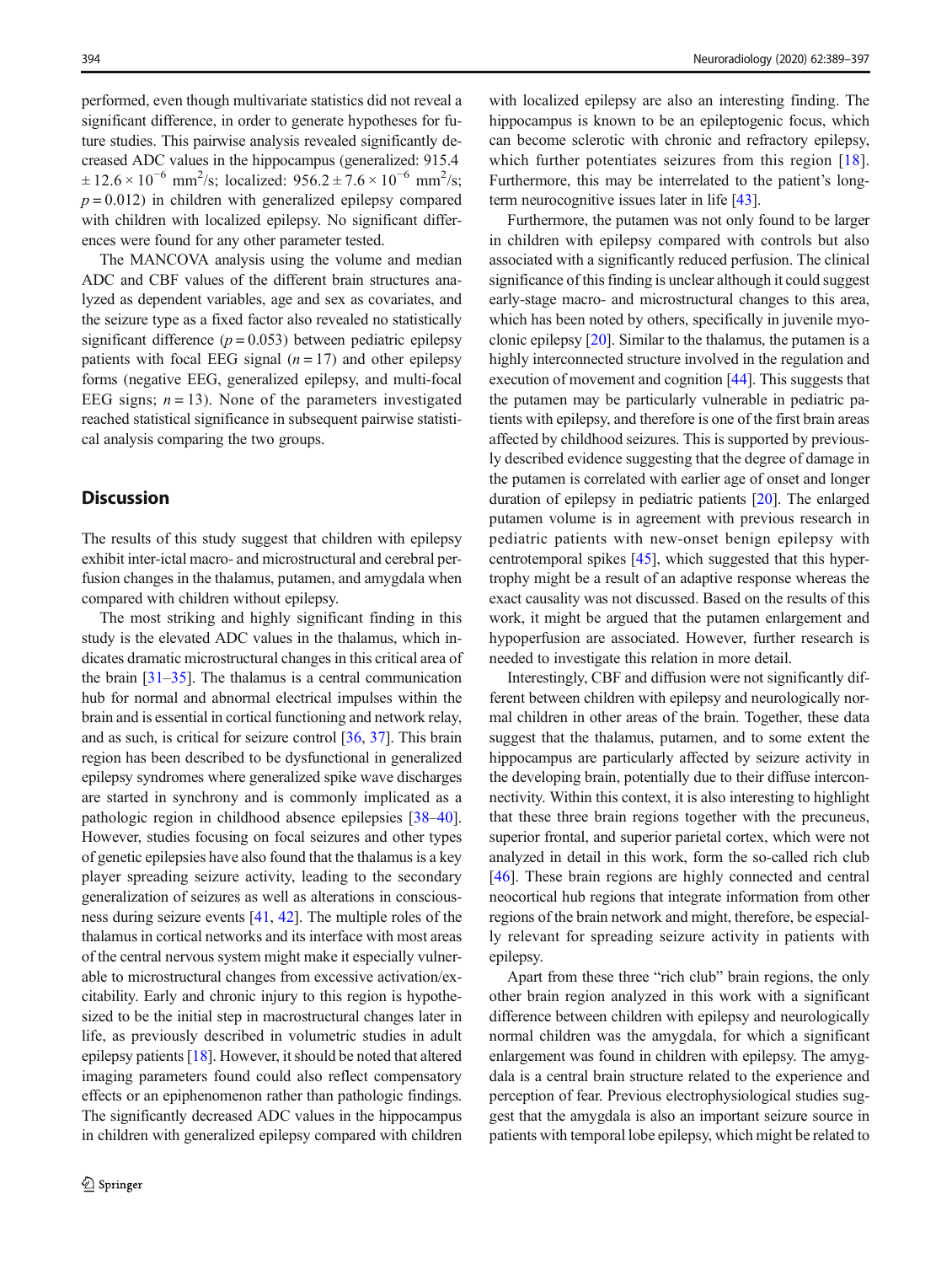the larger amygdala volumes found [[47\]](#page-8-0). Overall, the finding of increased amygdala volumes is well in line with previous research in adult patients with epilepsy [\[47,](#page-8-0) [48\]](#page-8-0).

In contrast to other volumetric studies in adult and pediatric patients with epilepsy, no regional volumetric differences apart from the amygdala and putamen compared with healthy children were found in this study. One potential explanation for this conflicting result is that the pediatric epilepsy cohort studied in this work is younger (average age of 7.7 years) compared with the pediatric patient cohorts used in previous studies (e.g., 10.5 in Lee et al.) [\[13](#page-7-0)]. This difference is especially important as the age-related normal data (see Fig. [1\)](#page-4-0) suggest that the brain regions investigated increase in volume until the age of 10. Within this context, the finding of generally increased ADC values in children with epilepsy compared with neurologically normal subjects throughout all brain regions analyzed suggest increased microstructural impairment. Although only hypothetical, children with epilepsy may be accruing microstructural insults over time, which in turn may contribute to the poorer long-term outcomes observed within this population. Thus, it would be of interest to study diffusion changes longitudinally in adults with epilepsy, to investigate if diffusion changes progress with duration of epilepsy as pediatric patients' age.

When comparing focal and generalized seizures, none of the parameters investigated showed significant differences, including CBF and diffusion. However, there was a trend towards increased diffusion in focal epilepsy, specifically with an increased ADC in the hippocampus, and a tendency towards increased brain volumes and increased CBF measurements in generalized epilepsy compared with children with focal epilepsy. Nevertheless, the sample size for this group comparison was small, preventing any specific conclusions.

There are several limitations to this study. The retrospective nature and relatively small sample size are notable limitations, especially given the heterogeneity of the patient population. As a result of this, there are also only a small number of children with each subtype of epilepsy (focal and generalized) so that the results of these subgroup comparisons should be considered purely exploratory. For this reason, subgroup analysis of focal epilepsy with and without alterations in awareness was not feasible. Additionally, no patients with focal motor seizures or unknown types of epilepsy met our strict inclusion criteria. The retrospective nature of this study might also bias the imaging findings towards patients with more complex genetic epilepsy, for example, because patients selected forMRI might be less likely to show well-characterized electro-clinical syndromes but also less likely to exhibit good seizure control with drug treatment. Patients with seizures related to lesions or other severe pathologies such as arteriovenous malformations were excluded because it would not be possible to differentiate brain alterations related to the primary diseases or

associated seizures. It should also be noted that any epilepsy patient group is rather heterogeneous with respect to disease duration, onset age, medication response, epilepsy subtype, etc. Seizure burden in this cohort was assessed subjectively and retrospectively making exact quantifications difficult. Furthermore, seizure burden can fluctuate on a frequent basis, making it less relevant at the time of imaging. The patients included in this study were treated with a variety of anticonvulsant medications. Previous studies suggest that at least some anti-epileptic drugs, such as valproate and lamotrigine, lead to a cerebral blood flow reduction [[49](#page-8-0), [50](#page-8-0)] while experiments using animal models have shown that anticonvulsant medications can trigger neuronal apoptosis [\[51\]](#page-8-0). Thus, it is possible that the regional brain alterations found are also influenced by treatment with anticonvulsant medication, but it remains speculative if and how the results of the limited previous studies in adults are translatable to children. All children were imaged with a standardized imaging protocol so that intravenous propofol sedation, with or without mask induction using a halogenated anesthetic, was generally used for all children aged 3 monthsto approximately 6 years. A previous statistical analysis of the children with and without sedation in the overlapping age range of 6 to 9 years in this control group showed no significant differences [[11](#page-7-0)]. Nevertheless, it is possible that anesthesia used during imaging can affect the imaging parameters in children with epilepsy, especially the cerebral blood flow measurement. Given the sample size in this study, it is not possible to correct for all potential covariates. However, the most important findings and trends found in this pediatric epilepsy study are well in line with adult epilepsy patient studies. Another limitation of our study is that there are more girls than boys representedin our experimental sample. The reason forthisis not known, but may be related in part to exclusion of children with autism in our study, as autism has a higher prevalence in boys. For this reason, we included sex as a covariate in the statistical analyses and all reported group-wise average results were corrected for age and sex.

Finally, it should be highlighted the T2-weighted DWI datasets  $(b=0 \text{ s/mm}^2)$  were used as the basis for the atlasbased analysis. These datasets exhibit a lower spatial resolution compared with typical high-resolution T1-weighted datasets. This was necessary as high-resolution T1-weighted datasets were not available in all cases. A rigorous quality assessment by two independent observers was performed to ensure optimal registration results. More precisely, every segmented brain region, with a special focus on deep gray matter structures and areas in the frontal cortex, was visually inspected and patients with insufficient results of the atlasbased analysis were excluded from the analysis. As a result of this, no patients younger than 1 year were included in the final study cohort as the atlas-based analysis is more errorprone in very young patients.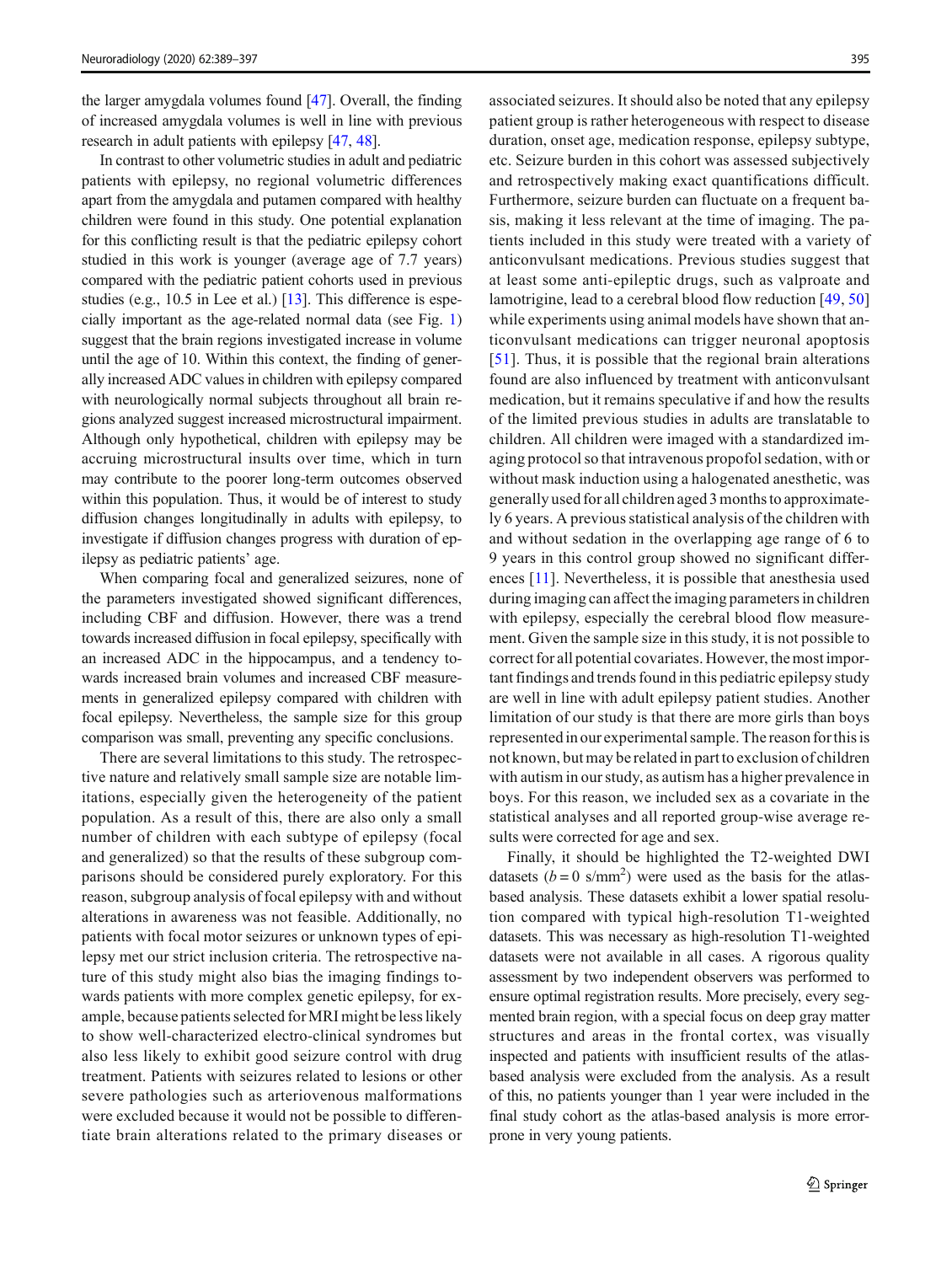<span id="page-7-0"></span>Finally, it should be highlighted that due to the single time point MRI analysis used in this cross-sectional study, the observed differences may be pathologic, compensatory, or an epiphenomenon, which will require further prospective studies to investigate in more detail.

# Conclusions

Children with epilepsy demonstrate microstructural alterations within their central nervous system, specifically in highly interconnected regions of the brain such as the thalamus and putamen. These brain areas may be particularly affected by seizure activity and are likely most susceptible as an effect of their connectivity to multiple other brain regions. As childhood is a significant time for brain development and maturation, microstructural alterations to these areas may contribute to the developmental challenges experienced by children with epilepsy and play a role in poorer neuro-psychosocial outcomes in adulthood.

Funding information NDF is supported by the Canada Research Chairs program.

#### Compliance with ethical standards

Conflict of interest The authors declare that they have no conflict of interest.

Ethical approval All procedures performed in studies involving human participants were in accordance with the ethical standards of the institutional and/or national research committee and with the 1964 Helsinki declaration and its later amendments or comparable ethical standards.

Informed consent For this type of study, formal consent is not required.

# **References**

- 1. Guerrini R (2006) Epilepsy in children. Lancet 367:499–524
- 2. Hauser WA, Annegers JF, Kurland LT (1993) Incidence of epilepsy and unprovoked seizures in Rochester, Minnesota: 1935-1984. Epilepsia 34:453–468
- 3. MacEachern SJ, D'Alfonso S, McDonald RJ et al (2017) Most children with epilepsy experience postictal phenomena, often preventing a return to normal activities of childhood. Pediatr Neurol 72(42–50):e43
- 4. Danguecan AN, Smith ML (2017) Academic outcomes in individuals with childhood-onset epilepsy: mediating effects of working memory. J Int Neuropsychol Soc:23(7):594–604
- 5. Hamiwka LD, Wirrell EC (2009) Comorbidities in pediatric epilepsy: beyond "just" treating the seizures. J Child Neurol 24:734–742
- 6. Ottman R, Lipton RB, Ettinger AB, Cramer JA, Reed ML, Morrison A, Wan GJ (2011) Comorbidities of epilepsy: results from the epilepsy comorbidities and health (EPIC) survey. Epilepsia 52:308–315
- 7. Berg AT, Baca CB, Rychlik K et al (2016) Determinants of social outcomes in adults with childhood-onset epilepsy. Pediatrics 137
- 8. Gilmore JH, Lin W, Prastawa MW, Looney CB, Vetsa YS, Knickmeyer RC, Evans DD, Smith JK, Hamer RM, Lieberman JA, Gerig G (2007) Regional gray matter growth, sexual dimorphism, and cerebral asymmetry in the neonatal brain. J Neurosci 27: 1255–1260
- 9. Knickmeyer RC, Gouttard S, Kang C et al (2008) A structural MRI study of human brain development from birth to 2 years. J Neurosci 28:12176–12182
- 10. Sampaio RC, Truwit CL (2001) Myelination in the developing human brain. Handbook of developmental cognitive neuroscience:35–44
- 11. Forkert ND, Li MD, Lober RM, Yeom KW (2016) Gray matter growth is accompanied by increasing blood flow and decreasing apparent diffusion coefficient during childhood. AJNR Am J Neuroradiol 37:1738–1744
- 12. Holmes GL, Ben-Ari Y (2001) The neurobiology and consequences of epilepsy in the developing brain. Pediatr Res 49:320– 325
- 13. Lee JH, Kim SE, Park CH et al (2015) Gray and white matter volumes and cognitive dysfunction in drug-naive newly diagnosed pediatric epilepsy. Biomed Res Int 2015:923861
- 14. O'Muircheartaigh J, Vollmar C, Barker GJ, Kumari V, Symms MR, Thompson P, Duncan JS, Koepp MJ, Richardson MP (2011) Focal structural changes and cognitive dysfunction in juvenile myoclonic epilepsy. Neurology 76:34–40
- 15. Overvliet GM, Besseling RM, Jansen JF et al (2013) Early onset of cortical thinning in children with rolandic epilepsy. Neuroimage Clin 2:434–439
- 16. Baram TZ (2012) The brain, seizures and epilepsy throughout life: understanding a moving target. Epilepsy Curr 12:7–12
- 17. Nuyts S, D'Souza W, Bowden SC, Vogrin SJ (2017) Structural brain abnormalities in genetic generalized epilepsies: a systematic review and meta-analysis. Epilepsia 58:2025–2037
- 18. Whelan CD, Altmann A, Botia JA et al (2018) Structural brain abnormalities in the common epilepsies assessed in a worldwide ENIGMA study. Brain 141:391–408
- 19. Kimiwada T, Juhasz C, Makki M et al (2006) Hippocampal and thalamic diffusion abnormalities in children with temporal lobe epilepsy. Epilepsia 47:167–175
- 20. Keller SS, Ahrens T, Mohammadi S, Möddel G, Kugel H, Ringelstein EB, Deppe M (2011) Microstructural and volumetric abnormalities of the putamen in juvenile myoclonic epilepsy. Epilepsia 52:1715–1724
- 21. Nehlig A, Vergnes M, Waydelich R, Hirsch E, Charbonne R, Marescaux C, Seylaz J (1996) Absence seizures induce a decrease in cerebral blood flow: human and animal data. J Cereb Blood Flow Metab 16:147–155
- 22. Le Bihan D (2013) Apparent diffusion coefficient and beyond: what diffusion MR imaging can tell us about tissue structure. Radiology 268:318–322
- 23. Le Bihan D, Johansen-Berg H (2012) Diffusion MRI at 25: exploring brain tissue structure and function. Neuroimage 61:324–341
- 24. Fisher RS, Cross JH, French JA, Higurashi N, Hirsch E, Jansen FE, Lagae L, Moshé SL, Peltola J, Roulet Perez E, Scheffer IE, Zuberi SM (2017) Operational classification of seizure types by the international league against epilepsy: position paper of the ILAE Commission for Classification and Terminology. Epilepsia 58: 522–530
- 25. Dai W, Garcia D, de Bazelaire C, Alsop DC (2008) Continuous flow-driven inversion for arterial spin labeling using pulsed radio frequency and gradient fields. Magn Reson Med 60:1488–1497
- 26. Buxton RB, Frank LR, Wong EC, Siewert B, Warach S, Edelman RR (1998) A general kinetic model for quantitative perfusion imaging with arterial spin labeling. Magn Reson Med 40:383–396